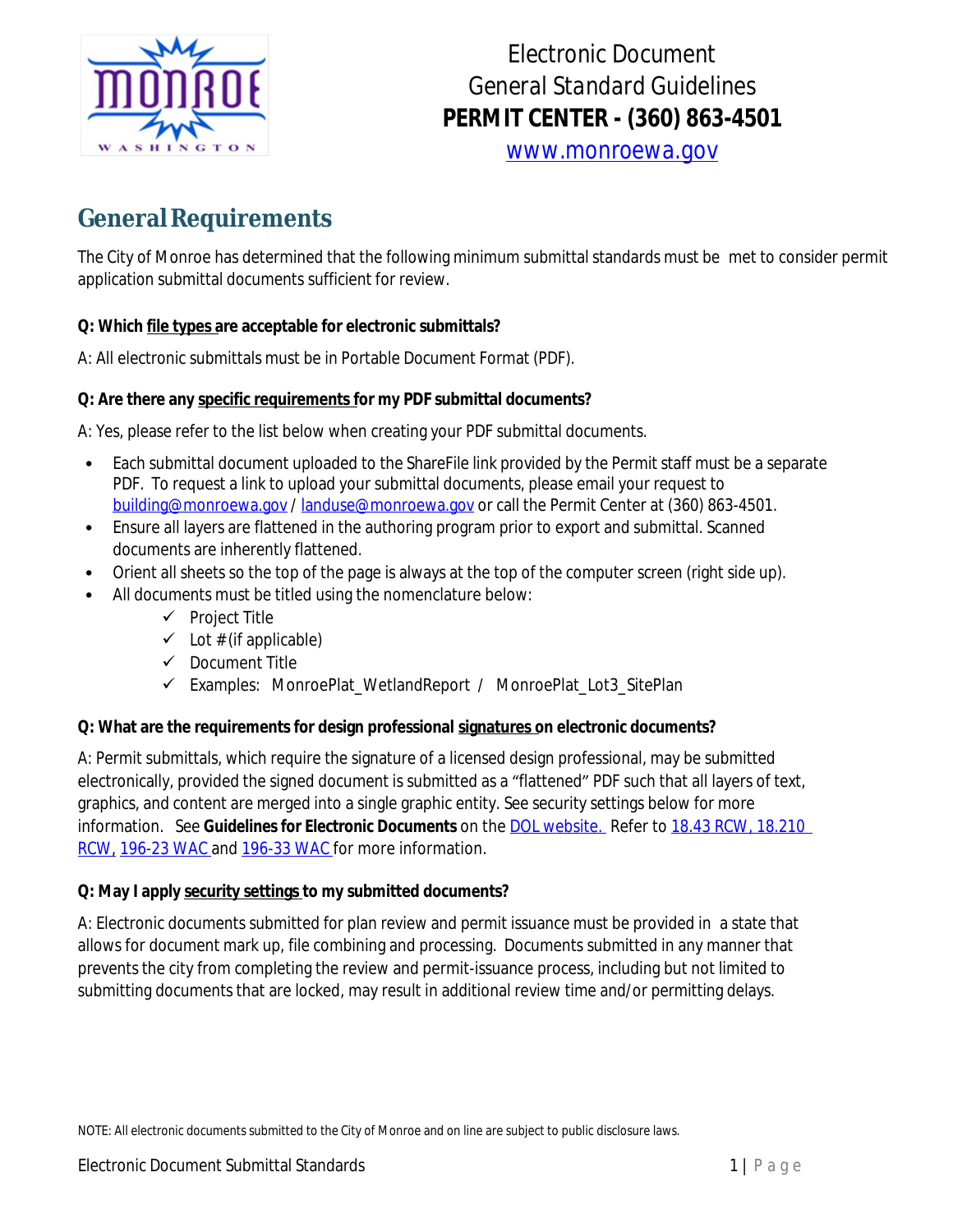

# *Electronic Document General Standard Guidelines*

*July 2019*

#### **Q: Are there any specific drawing scale requirements?**

A: Yes, please refer to the following list when considering your drawing scale.

#### *BUILDING PLANS*

- The minimum allowed scale for submittal drawings is 1/4" = 1'.
- The use of a 1/8" = 1' scale for full building floor plans, exterior elevations, or building sections is acceptable when unit plans, core plans, detail plans, detail sections and detail elevations are provided at the minimum scale of 1/4" = 1'.

#### *SITE PLAN*

• For all projects, the site plan must have a north arrow and drawn at a scale of not less than  $1'' = 50'$ unless property size makes this impractical.

#### *PRELIMINARY AND/OR FINAL PLAT*

- The minimum allowed scale for plans is 1" = 100' unless property size makes this impractical.
- All supplemental and preliminary plat plans must have a north arrow provided.

#### *CIVIL CONSTRUCTION DRAWINGS*

- For drawings using a horizontal scale of not less than 1" = 50' and a vertical scale of not less than  $1" = 10'.$
- Match lines and separate plan sheets must be used when necessary to provide acceptable drawing quality and clarity in lieu of over-crowded drawings. An overall keyed reference plan for the match lines should be provided on the associated plan sheets.
- A smaller scale may be acceptable in certain cases. Please contact the Permit Center for specific approval prior to submittal.

#### **Q: Are there minimum drawing quality standards?**

A: Yes, please refer to the list below when preparing your PDF submittal documents.

- Drawings must be easy to read and free of extraneous information or markings.
- Line-weight(s) must provide sufficient contrast with the background and other drawing elements.
- All code information must be conveyed in a clear and legible manner for review and field inspection purposes.
- Fonts must have a clarity equivalent to, or better than, the fonts Arial, Gill Sans, or Tahoma. 'Boilerplate' font style may be per applicant's standard, but font size for text must be a minimum of 10 pt. or 3/32" for CAD prepared documents.
- Scanned hand drawn documents must be legible in font and drafting.

#### **Q: Are there any specific drawing size requirements?**

A: Yes, please refer to the following list when considering your drawing size.

• For **minor residential remodel** permit applications the minimum sheet size is 11"x 17" and for **commercial building, preliminary plat and all other applications** the sheet size is 18"x 24" with margins at 2" on the left and ½" for the others, when viewed in landscape orientation. Sheet size must not reduce the required minimum drawing scale.

NOTE: All electronic documents submitted to the City of Monroe and are subject to public disclosure laws.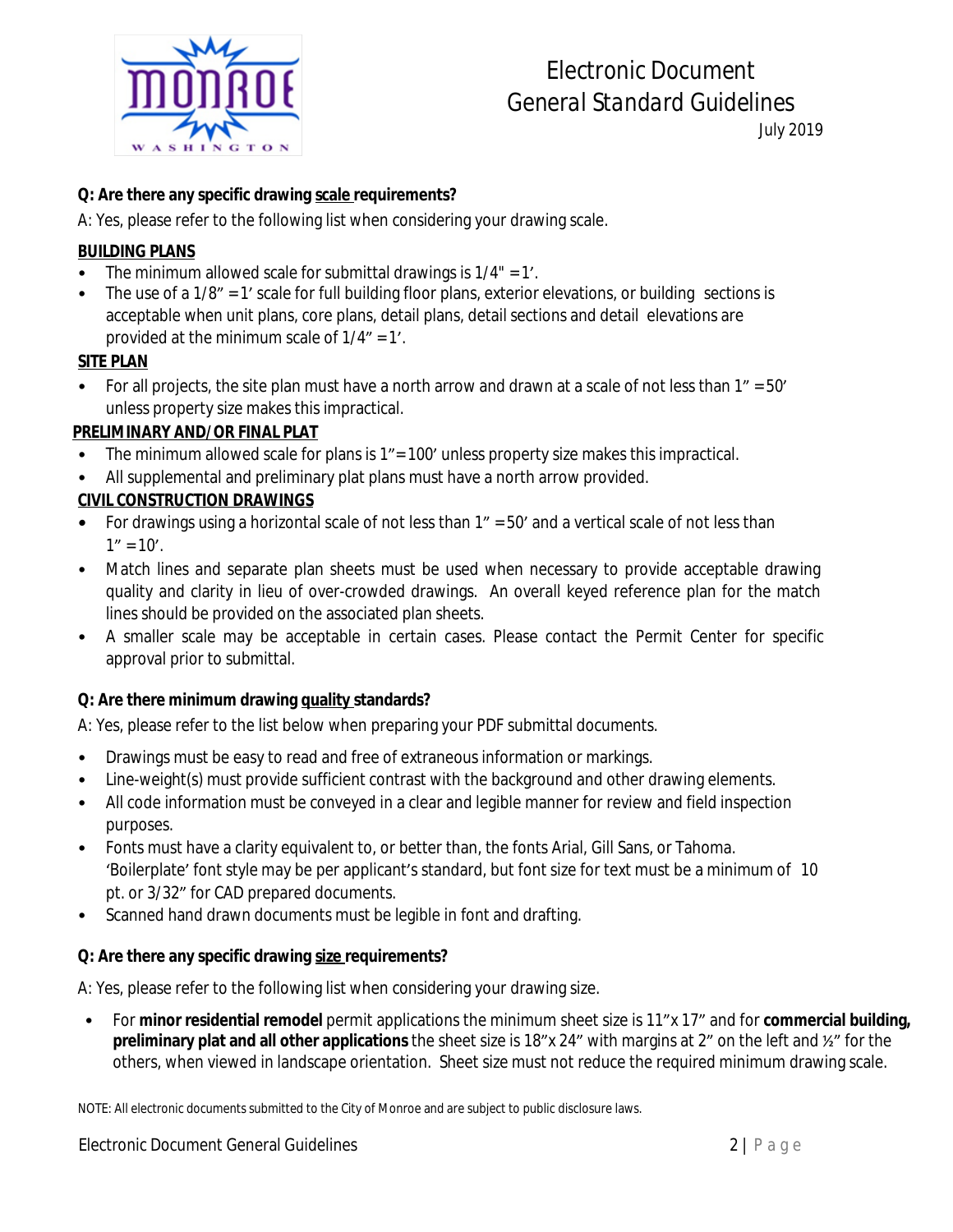

## *Electronic Document General Standard Guidelines*

*July 2019*

- Smaller sheet sizes for permit applications may be acceptable in certain cases. Please contact the Permit Center for specific approval prior to submittal.
- Approved plans that are provided onsite for the field inspector must be printed at full size to scale *IN COLOR.*

### **Q: Are there any other specific drawing requirements?**

A: Yes, please refer to the following list for *BUILDING CONSTRUCTION DRAWINGS* orientation and layout.

- Drawings must accurately represent what is proposed for construction. Alternative designs, optional layouts (except those allowed in Basic Plans), irrelevant notes and unused details must not be included in the plan set.
- Remove all references to "NOT FOR CONSTRUCTION" or similar language.
- Plan sets must be fully dimensioned.
- Mirrored plans will *NOT BE* accepted.
- For residential projects, the site plan must have a north arrow. Where the floor plan(s) orientation does not match the site plan, north arrows must also be provided on the floor plan(s).
- For commercial projects a north arrow must be provided on all architectural site plans and building floor plan sheets.
- Elevation views must be labeled as North, South, East and West as appropriate. Final grade should be accurately depicted on the elevation views.
- Building plans and Civil Engineered drawings must correspond to the site topographic conditions.

A: Yes, please refer to the following list for *LAND USE DRAWINGS* orientation and layout.

- Plan sets must be fully dimensioned.
- All supplemental and preliminary plat plans must have a north arrow provided.
- Elevation views must be labeled as North, South, East and West as appropriate. Final grade should be accurately depicted on the elevation views.
- Civil Engineered plans must correspond to the site topographic conditions.

### **Q: Is it acceptable for my PDF submittal to be a scanned document?**

A: PDF documents created from electronic sources are preferred; however, documents which are only available in paper format may be submitted as scanned document PDFs. Original paper documents must be as clean as possible, and scanned at a resolution which ensures the pages are legible when viewed on a computer screen and when printed.

Scanning must be done at a minimum of 150 dpi and a maximum of 300 dpi to balance legibility and file size. Full-photo scan settings for copies must be avoided.

### **Q: Are there any specific drawing layout suggestions?**

A: Yes, the following suggestions can help reviewers navigate your submittal documents more efficiently.

• A title block should be located on the right-hand side of each page. The title block should include page numbers that are unique to each page and provide a logical sequence of drawings.

NOTE: All electronic documents submitted to the City of Monroe and are subject to public disclosure laws.